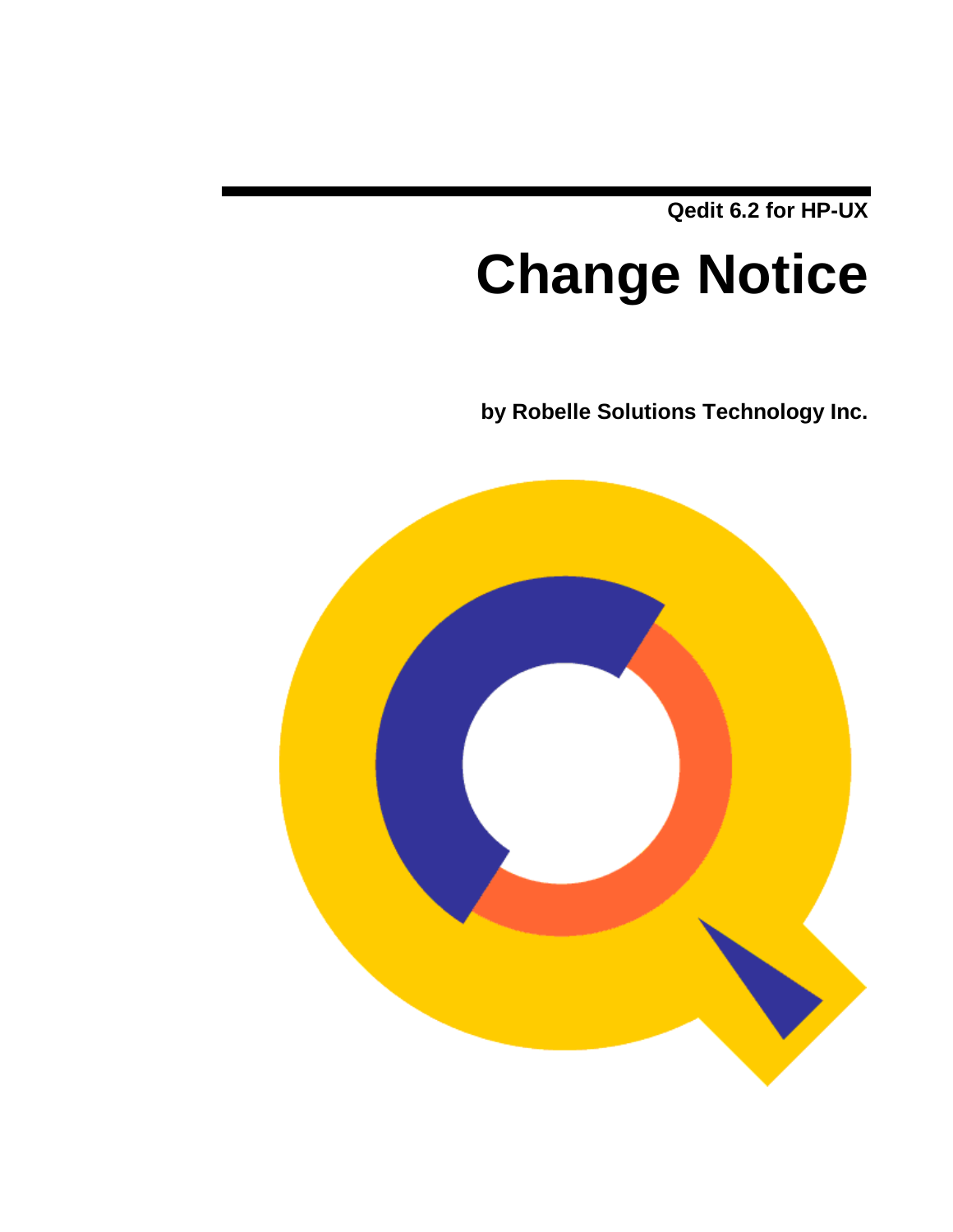Program and manual copyright © 1977-2016 Robelle Solutions Technology Inc.

Permission is granted to reprint this document (but not for profit), provided that copyright notice is given.

Updated Monday, November 28, 2016

Qedit and Suprtool are trademarks of Robelle Solutions Technology Inc. Windows is a trademark of Microsoft Corporation. Other product and company names mentioned herein may be the trademarks of their respective owners.



Robelle Solutions Technology Inc. 7360 – 137 Street, Suite 372 Surrey, B.C. Canada V3W 1A3 Phone: 604.501.2001 Fax: 604.501.2003 E-mail: sales@robelle.com E-mail: support@robelle.com Web: www.robelle.com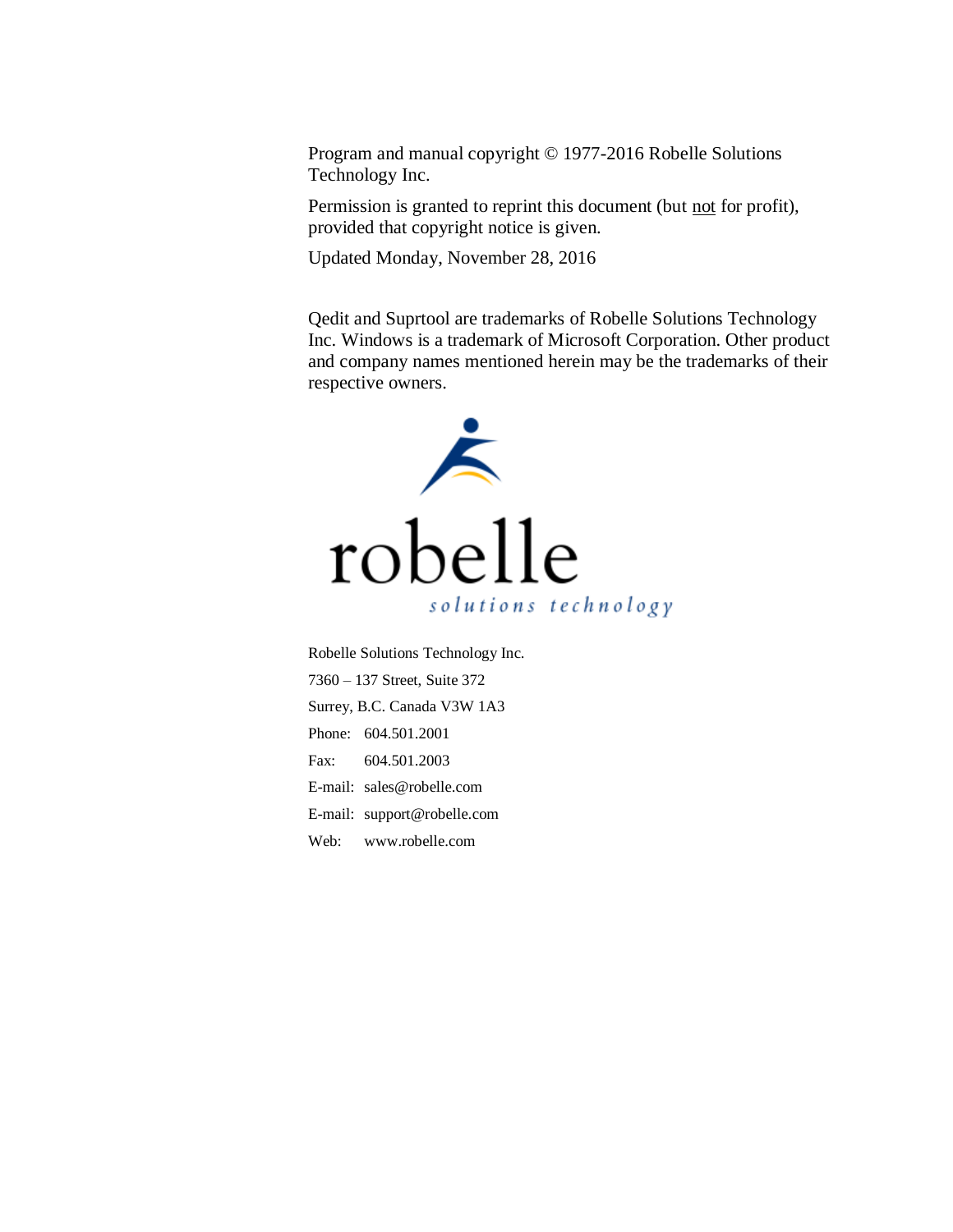## **Contents**

#### **Introducing Qedit/UX 6.2**

#### **Installation**

5

 $\mathbf 1$ 

| <b>Enhancements Since Version 5.6</b> | 9 |
|---------------------------------------|---|

| <b>Qedit for Windows</b> |  |
|--------------------------|--|
|                          |  |
|                          |  |
|                          |  |
|                          |  |
| <b>Bugs Fixed</b>        |  |

|--|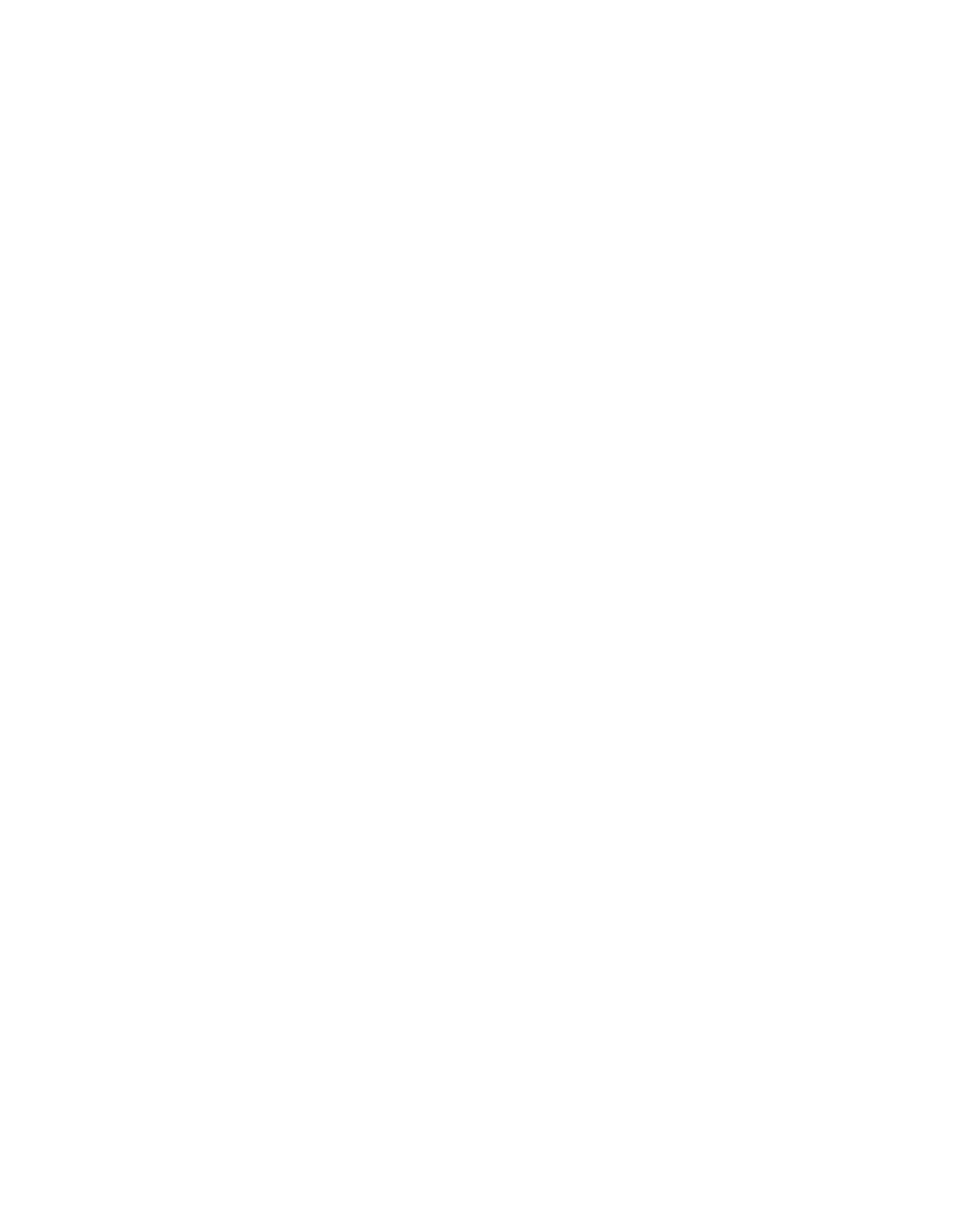## **Introducing Qedit/UX 6.2**

## **Introduction**

Qedit is our fast and efficient full-screen editor and development home base for HP-UX systems, both workstations and minicomputers. One of our objectives for Qedit is to give PowerHouse and COBOL developers all the necessary capabilities to perform their work from a single program.

We are constantly enhancing Qedit with new features and fixes requested by users. Not only does this change notice include a description of Qedit's enhancements, it includes detailed installation steps and a list of other changes for host-based Qedit. This change notice also includes a description of the server portion of Qedit for Windows.

Host-based Qedit is also available for MPE, with virtually identical features. If you would like more information, please contact Robelle Solutions Technology Inc.

### **Qedit for Windows**

Our newest editor, Qedit for Windows, now gives you the familiar Windows interface for editing both MPE/iX and HP-UX files, all from a single program. Qedit for Windows is the next generation of our popular editor, which consists of a Windows editing client and either an MPE/iX or HP-UX editing server that work together to edit host files. Since its release, we have focused our development efforts on Qedit for Windows, adding more functionality and continuing to expand its capabilities. If you would like to upgrade to Qedit for Windows, please contact Robelle Solutions Technology Inc.

## **Highlights In Version 6.2**

 The Qedit Server would not properly honour an adminstrative lock on a user account login.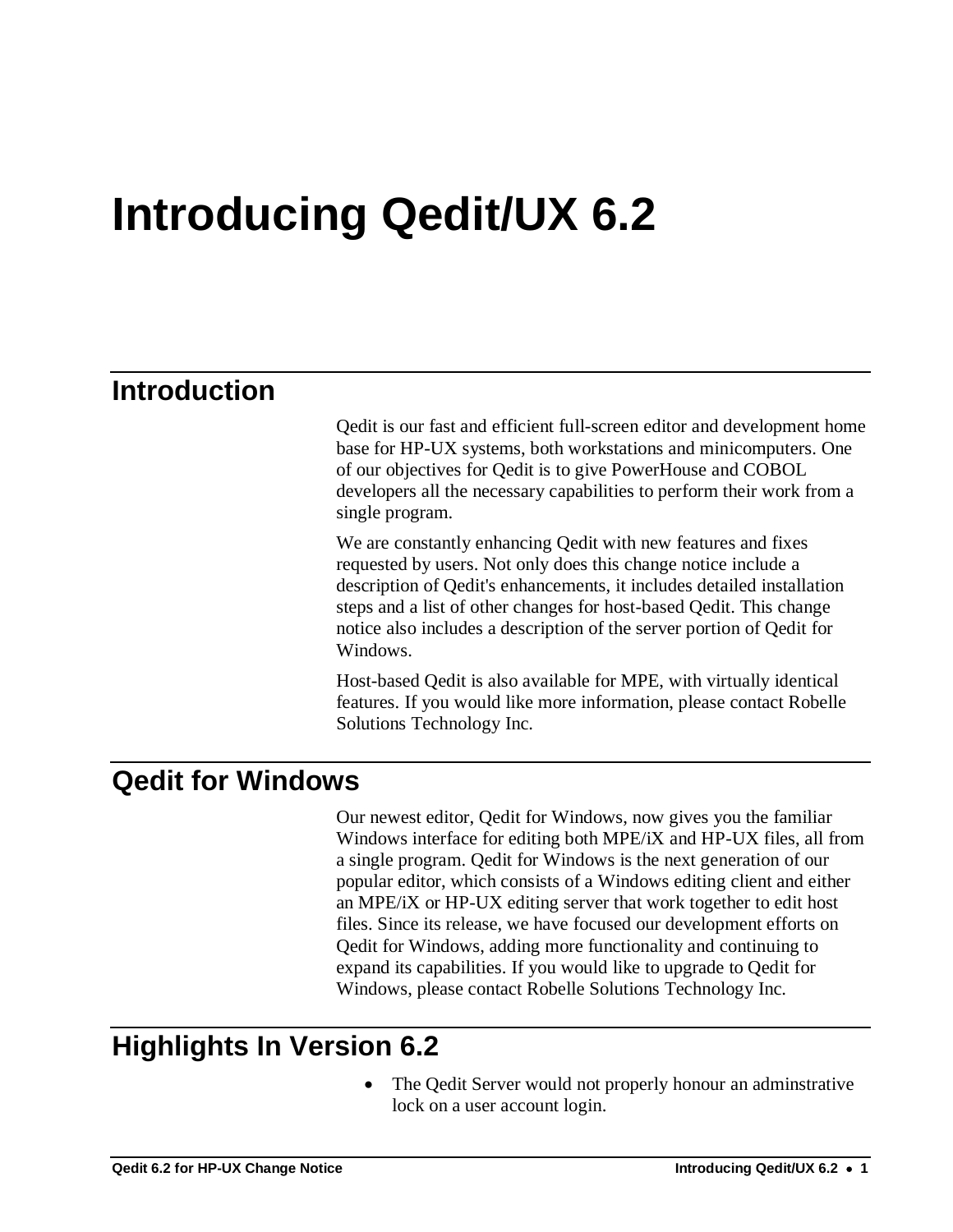## **Highlights In Version 6.1**

 The Verify command incorrectly parsed certain entries near the end of the verb table such as ZZ, String etc.

## **Highlights In Version 6.0**

- Qedit now recognizes files with the extension of .COB and .cob as Cobol files on HP-UX.
- Qedit on HP-UX now has the command set compatvarsub on which does not replace \$-variables that are not defined with spaces. It simply passes the \$token, thru to the Qedit command interpreter if the variable is not defined.

## **Highlights In Version 5.9**

- Qedit now recognizes files with the extension of .COB and .cob as Cobol files on HP-UX.
- Qedit now support long user names on HP-UX 11.31, implemented by lugadmin.
- Qedit now supports the HP-UX Long Password feature on HP-UX 11.31. Error messages have been improved for login issues.
- Qedit would return a status code of 123 upon exit even if an error had not occurred.

## **Highlights In Version 5.8.01**

 Qedit for HP-UX would return 123 as a return code even if no error had occurred.

## **Highlights In Version 5.8**

- Visual Mode updates would fail with Bad format error if the length of the file was less than 52.
- Qedit did not recognize .cpy files as being Cobol.
- Regular Expressions. Qedit would improperly report the error "String longer than maximum allowed" if the expression specified is longer than the window of the rangelist.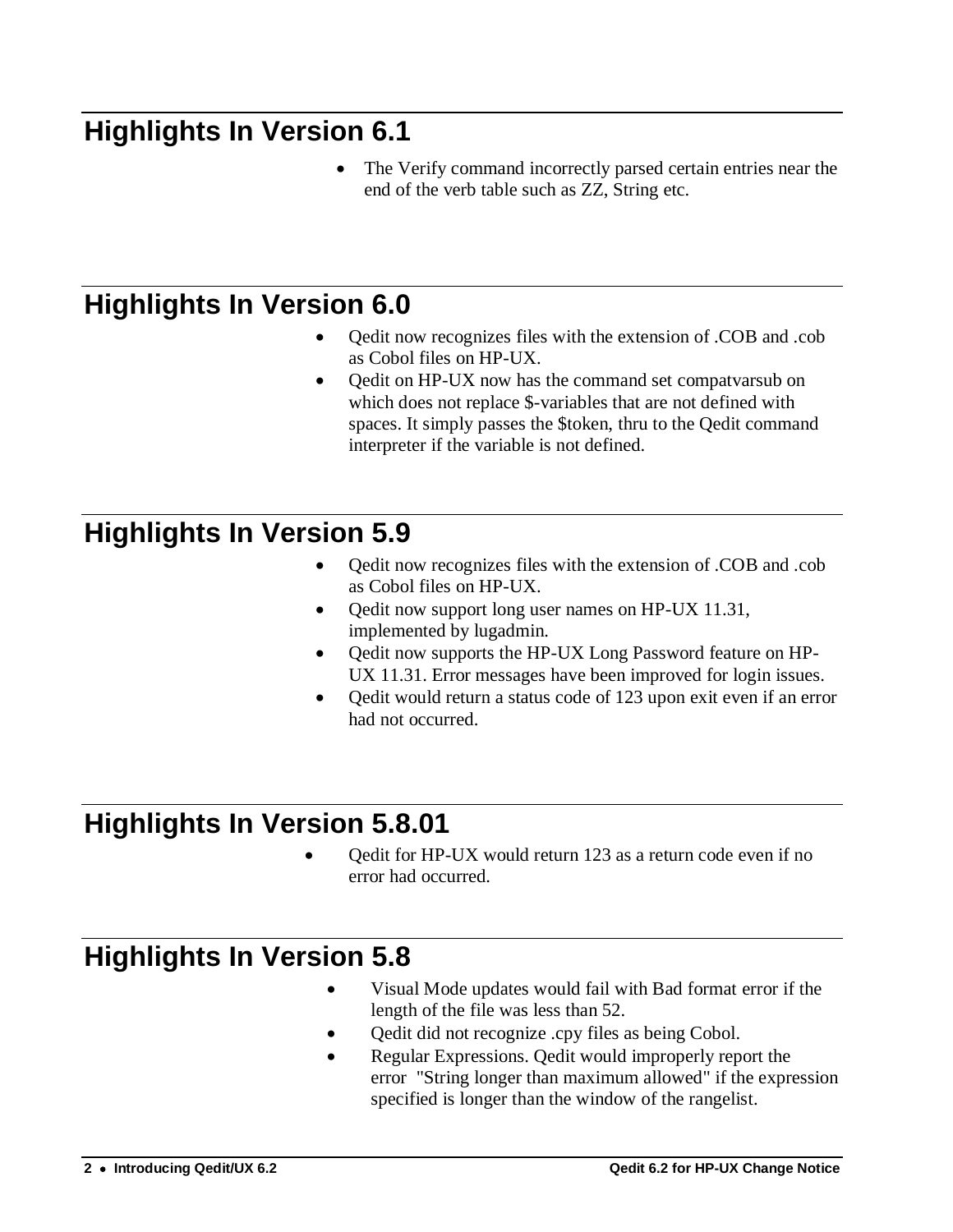Qedit for HP-UX did not support Shadow Passwords properly for all versions of HP-UX.

## **Highlights In Version 5.7**

- A rangelist can now have an AND keyword with up to 10 search strings. All strings must be found on a single line for the line to be selected. Each string can have its own search window.
- Escape sequences to set/reset terminal tab stops appear in output file when Qedit's output is redirected as in \$ qedit > qedit.out Qedit now resets the tab stops when running in interactive mode only. Redirection is assumed to be batch mode.

The following enhancements have been implemented in the Qedit for Windows server.

> • The server correctly returns error 90 when the modified record length is greater than the maximum allowed in the current workfile.

## **Compatibility**

Qedit/UX is compatible with most versions of HP-UX 10.20 and later.

IMPORTANT: As of HP-UX 11.0, HP has dropped support for blockmode terminals. For this reason, full-screen editing is available in Screen mode or by enabling the **Blockemulation** option on HP-UX 11.0 and later.

Qedit commands are added to the Redo stack before variable substitution occurs (**Set Varsub On**) i.e. with the variable name. So, if the variable value changes between the time the command is entered and the time it is retrieved from the stack, the results may be different. It's also important to note that commands related to Redo stack operations such as **Listredo**, **Do**, **Before** can not have trailing comments enclosed in curly braces anymore. The comments are not removed and likely cause a syntax error.

In the examples in this document, we have used HP-UX 10.20 conventions and assumed Qedit is installed in the /opt/robelle directory.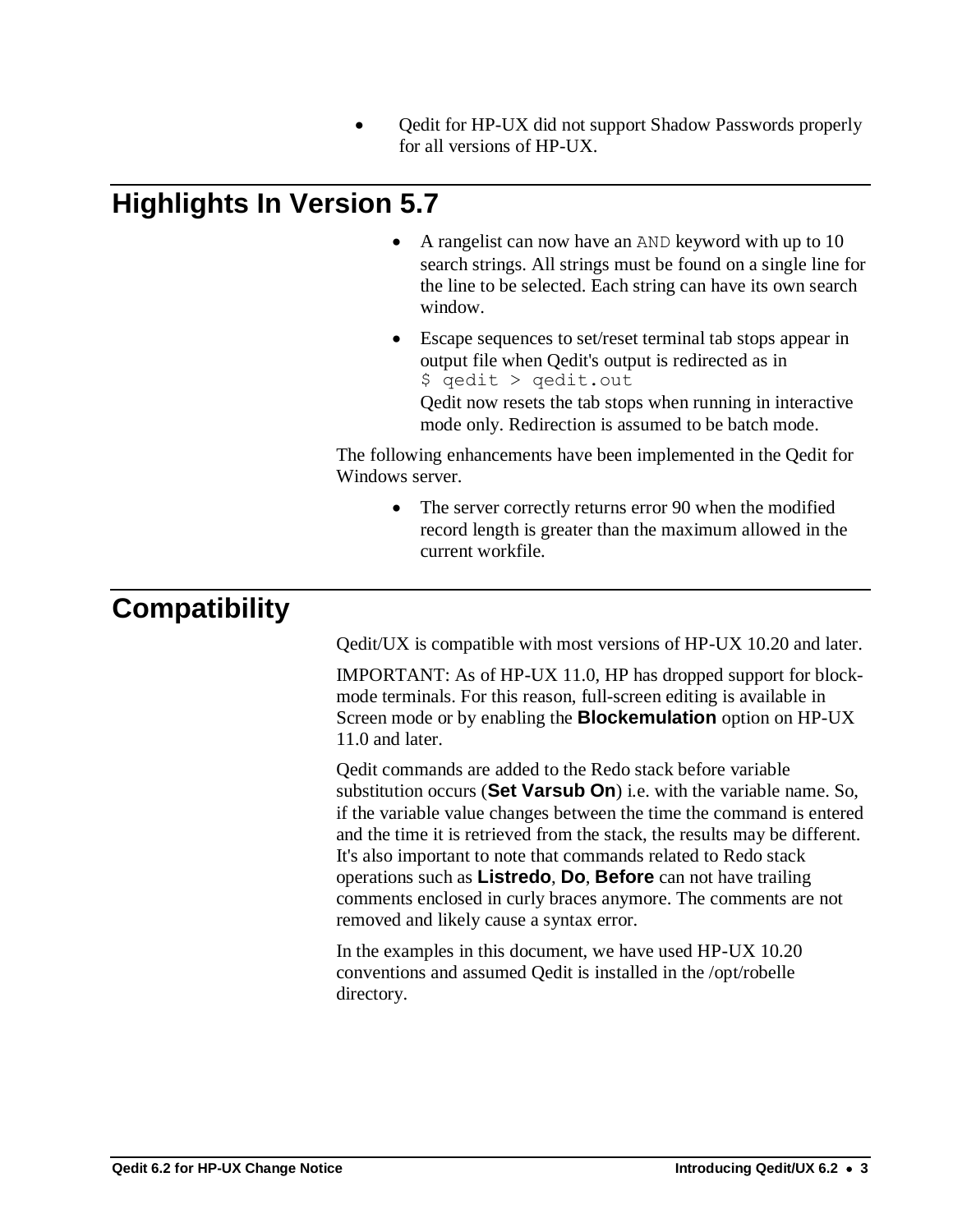## **CPU Serial Number (uname)**

Qedit/UX runs only on CPUs whose serial numbers (the "uname" on HP-UX) have been encoded. If it fails to run and you see an "invalid HPSUSAN" error message, call Robelle for assistance.

### **Known Problems**

There are no known problems at the moment.

### **Documentation**

Qedit comes with a User Manual and a Change Notice. You may have received printed copies of these.

They are also available as PDF or HTML files. You can download the files from the Robelle web site.

#### **User Manual**

The user manual contains the full description of all the Qedit commands, as well as usage tips. The manual is up-to-date with all the latest changes incorporated in Qedit. To see only the changes in the latest version, see the "What's New" section of the manual, or see the change notice.

### **Change Notice**

For a complete description of the latest changes made to Qedit, the installation instructions, and any compatibility issues, see the change notice that was included with the release.

### **Printed Documentation**

The latest user manual and change notice are available in Adobe PDF format. If you do not already have the Adobe Acrobat Reader, you can get a copy from [http://www.adobe.com/prodindex/acrobat/readstep.html.](http://www.adobe.com/prodindex/acrobat/readstep.html)

### **Web Download**

You can download the files from the Robelle web site at [http://www.robelle.com/library/manuals/.](http://www.robelle.com/library/manuals/)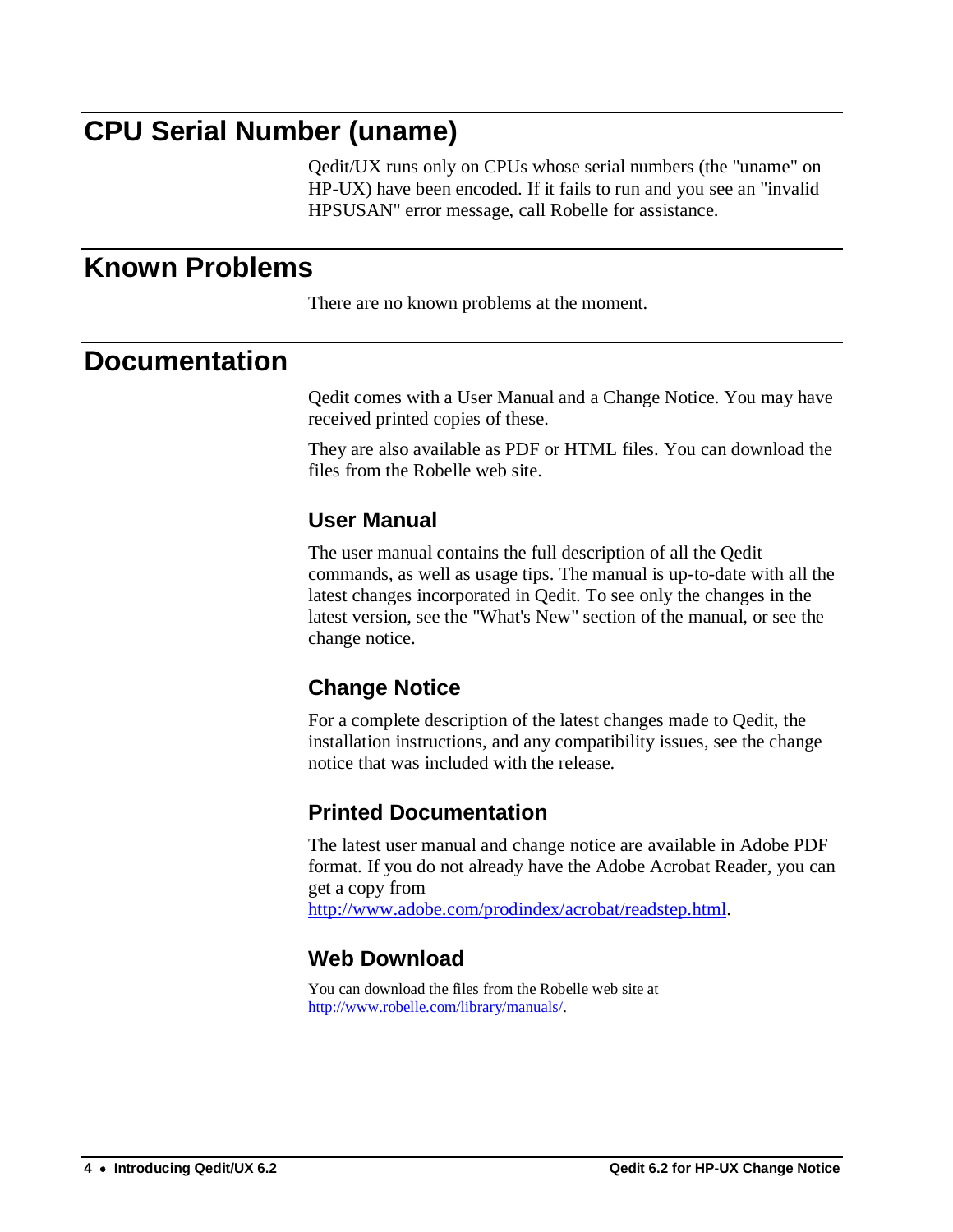## **Installation**

### **Introduction**

If you are a *new Qedit/UX user*, please follow the installation instructions in the *Qedit User Manual*. To install this upgrade of Qedit, follow these steps:

- 1. You must log on as root.
- 2. Create the correct directory structure.
- 3. Restore Qedit/UX and its associated files from the distribution tape.
- 4. Set up variables to let Qedit know where some of its supporting files are located.
- 5. Set up a link between /var/tmp and /usr/tmp if you are installing on HP-UX 10..*x*.
- 6. If you have the Qedit for Windows server, you need to start the daemon process. (optional)

The installation should take about half an hour, during which time no one can use Qedit.

### **Installation Assistance**

If you have any questions about the upgrade or run into any problems, please call us. Technical support is available on weekdays from 7 a.m. to 4 p.m., Pacific time.

### **Step 1: Log On as Root**

There are two ways you can log on as root:

1. Exit from HP-UX and log on with root as the user name.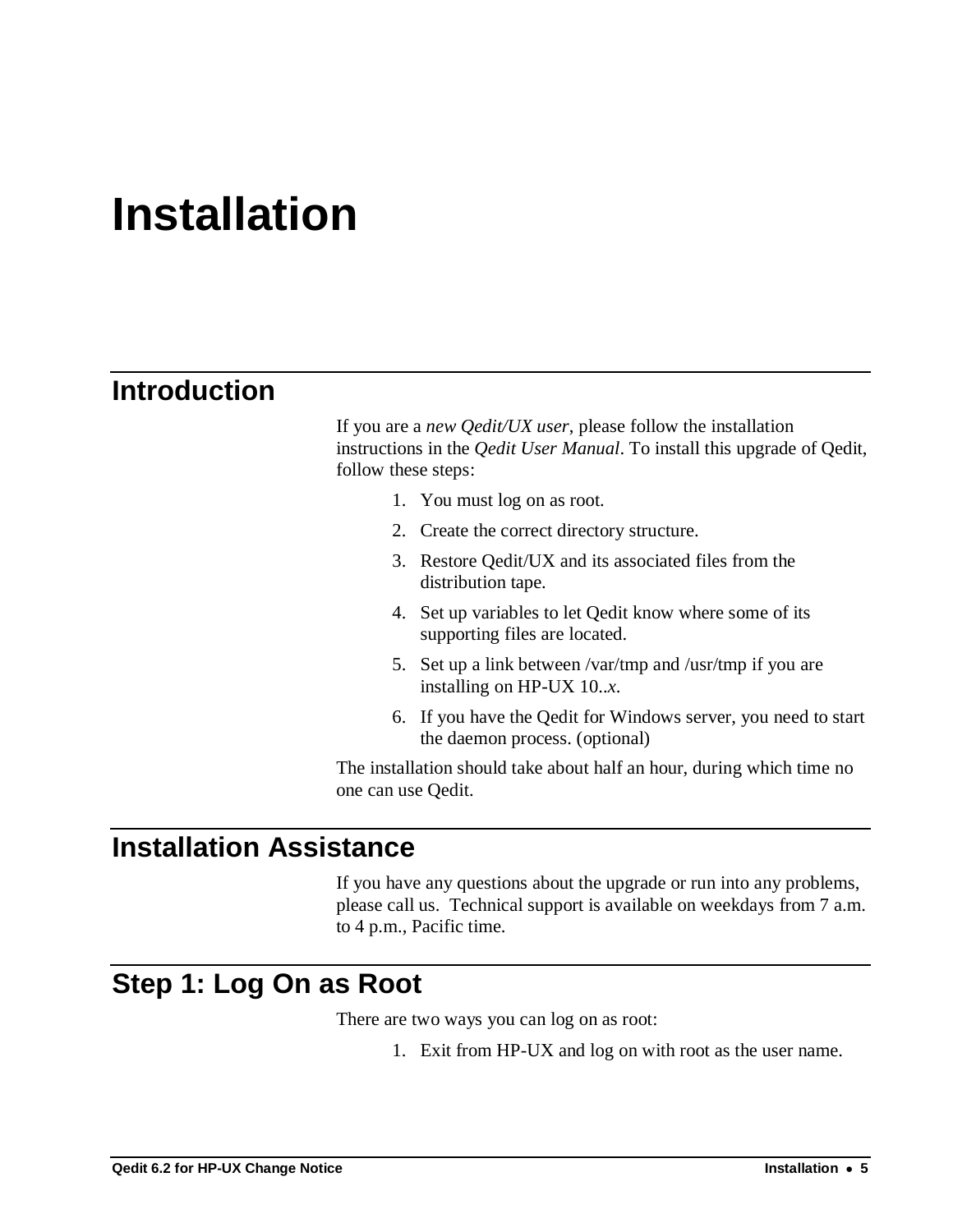2. If you are already logged on, you can execute this command: su -

In either case, you have to know and supply the user password for root.

## **Step 2: Create Robelle Directory**

Before restoring files, you must first create the directory in which Qedit will reside:

mkdir /opt/robelle

### **Step 3: Restore Files**

Use the following command to restore the Qedit/UX files from the distribution tape:

tar xv /opt/robelle

This command assumes your tape device is /dev/rmt/0m. If it is not, you need to specify your tape device using the "f" option in the tar command. For example, if your tape device is /dev/rmt/1m, you need to use the following command to restore the files:

tar xvf /dev/rmt/1m /opt/robelle

### **Step 4: Setting Up Variables**

You can set up numerous variables to make running any of the Robelle products easier.

The three variables that we recommend setting are ROBELLE, PATH and MANPATH.

- The ROBELLE variable tells the Robelle products where it's supporting files are located.
- The PATH variable, when set, allows the user to run Qedit by just typing "qedit" instead of the fully qualified program name.
- The MANPATH variable, when set, allows users to access the manpage (Help page) for Qedit.

You can invoke Qedit with the following command: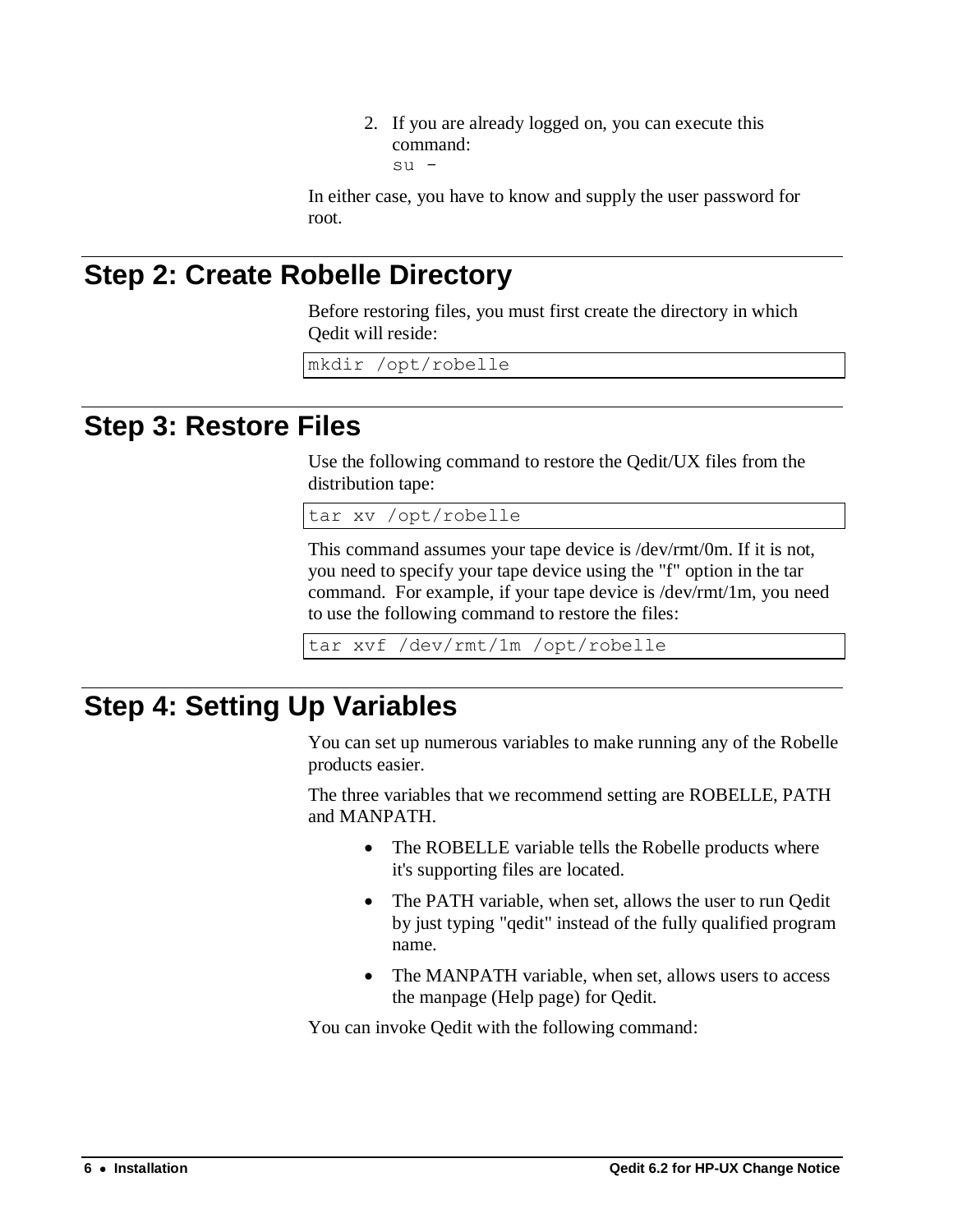#### /opt/robelle/bin/qedit

The easiest way to add variables accessible to all users is to set the variables in the global exec file for the shell you use.

For the Bourne and Korn Shells we recommend the following additions:

```
export ROBELLE=/opt/robelle
export PATH=$PATH: $ROBELLE/bin
export MANPATH=$MANPATH: $ROBELLE/man
```
Remember to delete any PATH or MANPATH settings in /etc/d.profile, so that new users do not override your changes. You also have to warn existing Bourne and Korn shell users to change their .profile file in their home directories.

For the C Shell we recommend that you add the following commands after any existing PATH or MANPATH statements in the /etc/csh.login file:

```
setenv ROBELLE /opt/robelle
set path=($path $ROBELLE/bin)
setenv MANPATH "$MANPATH": $ROBELLE/man
```
Remember to delete any PATH or MANPATH settings in both /etc/d.login and /etc/d.schrc, so that new users do not override your changes. You also have to warn existing C shell users to change their .login and .cshrc files in their home directories.

## **Step 5: Setting Up Links**

When you run Qedit, it creates and uses certain temporary files. On HP-UX 10.*x* systems, temporary files are generally created in the /var/tmp directory. To get Qedit to keep an undo log and redo stack, you must set up a link between /usr/tmp and /var/tmp. To check whether this has already been done, enter

```
ls -l /usr/tmp
```
If a link exists, you will see a line such as this:

```
lrwxrwxr-t 1 root sys 8 Aug 16 1996 
/usr/tmp -> /var/tmp
```
If the link is not set up, you can create it by entering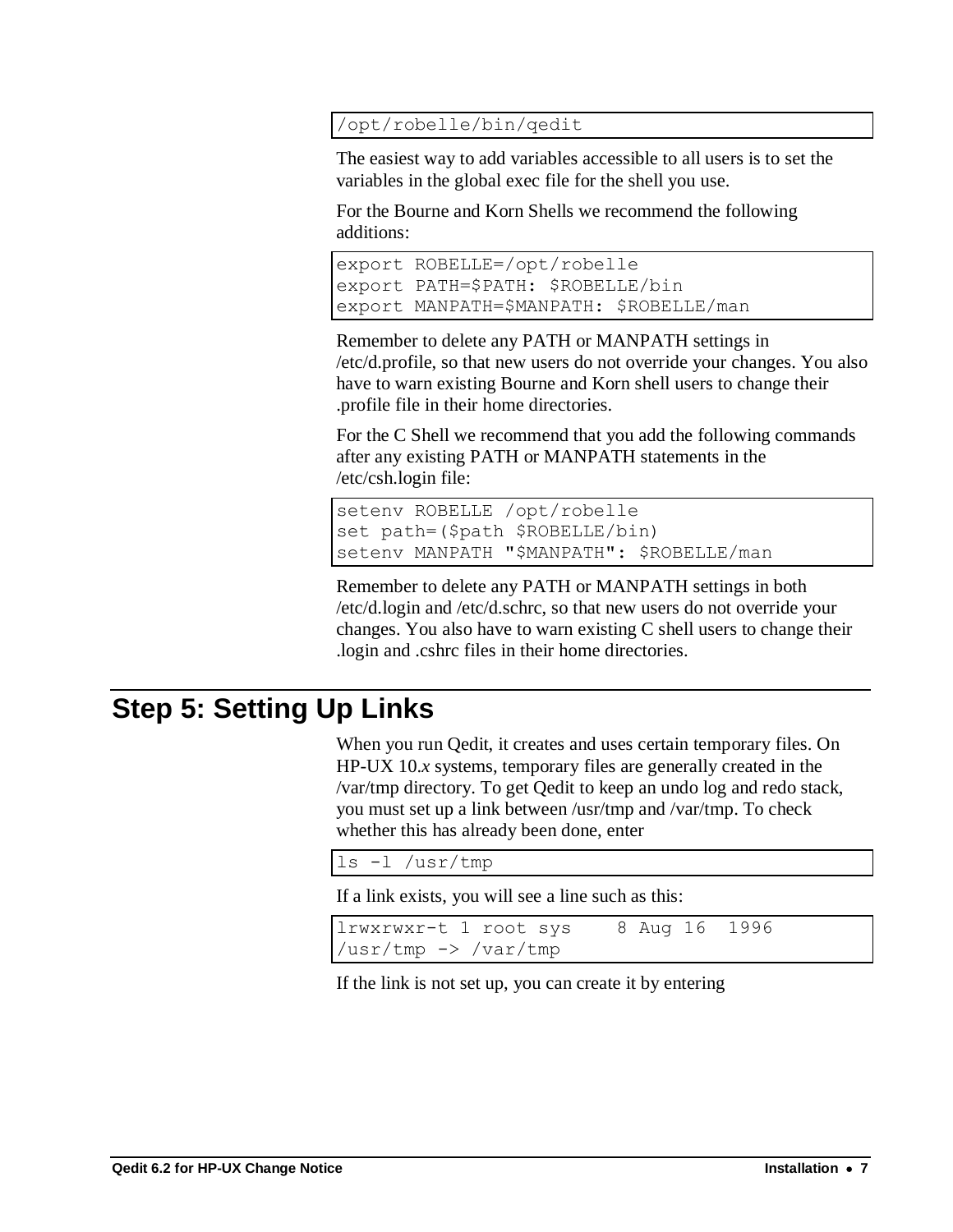ln -s /var/tmp /usr/tmp

## **Step 6: Start the Qedit for Windows Server (optional)**

If you have the Qedit for Windows server software, you must start the Qedit/UX daemon process before any Qedit clients can connect to your HP-UX machine. To allow users to connect to the Qedit/UX daemon process, you must log on as root and issue this command:

qedit -d

The Qedit server process requires three log files. By default, these files are located in the following directory:

/opt/robelle/log/qedit/

If you have moved Qedit to a different directory, you will have to perform the following steps:

- 1. Set the ROBELLE environment variable with the new directory name before you start the Qedit server process.
- 2. Make sure the new directory has exactly the same structure as the /opt/robelle directory.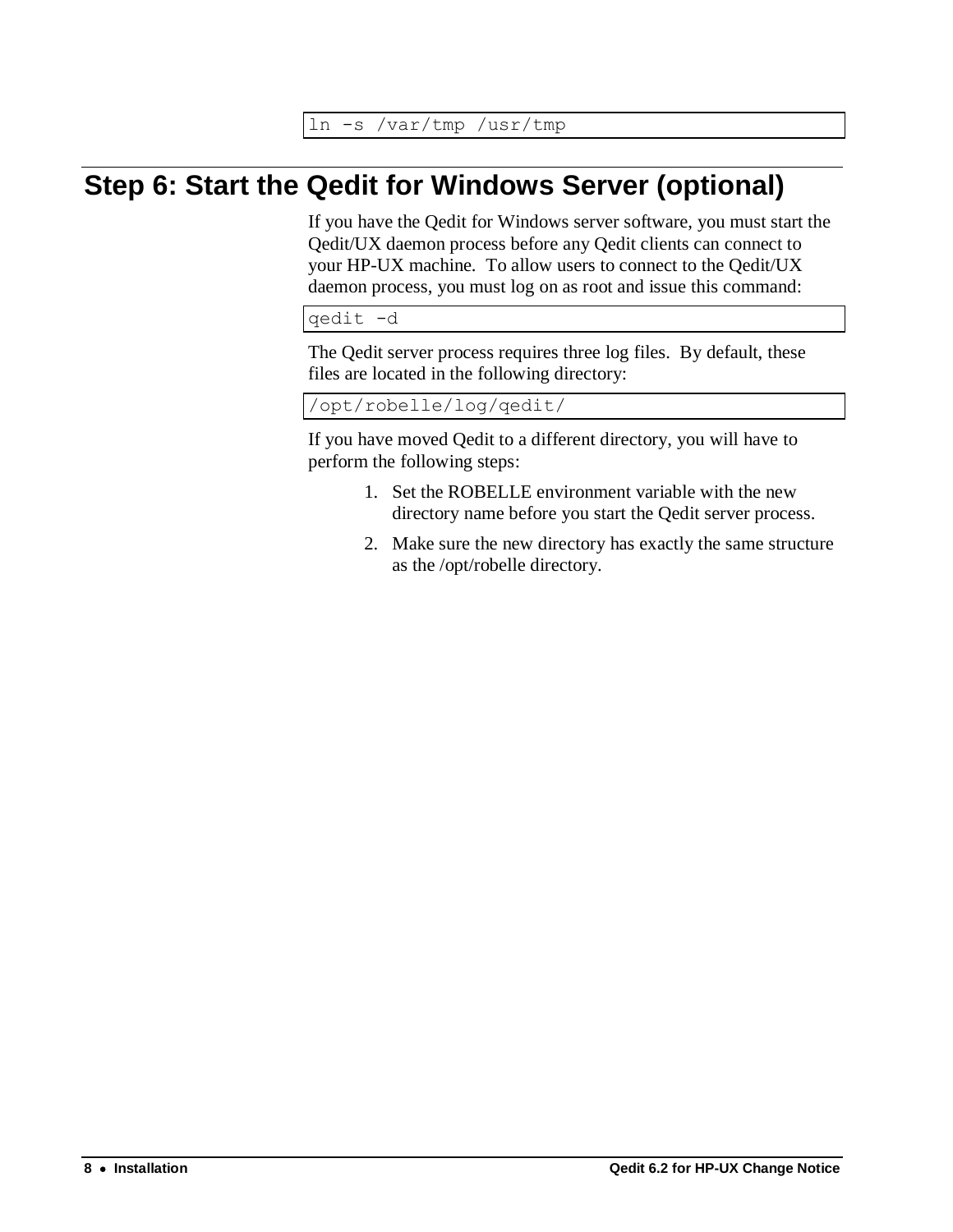## **Enhancements Since Version 5.6**

## **Introduction**

The following sections describe the new enhancements to Qedit/UX since the last major release. The number in brackets at the end of each section indicates the version in which the feature was first introduced.

> A rangelist can now have an **AND** keyword with up to 10 search strings. All strings must be found on a single line for the line to be selected. Each string can have its own search window. [5.6.10]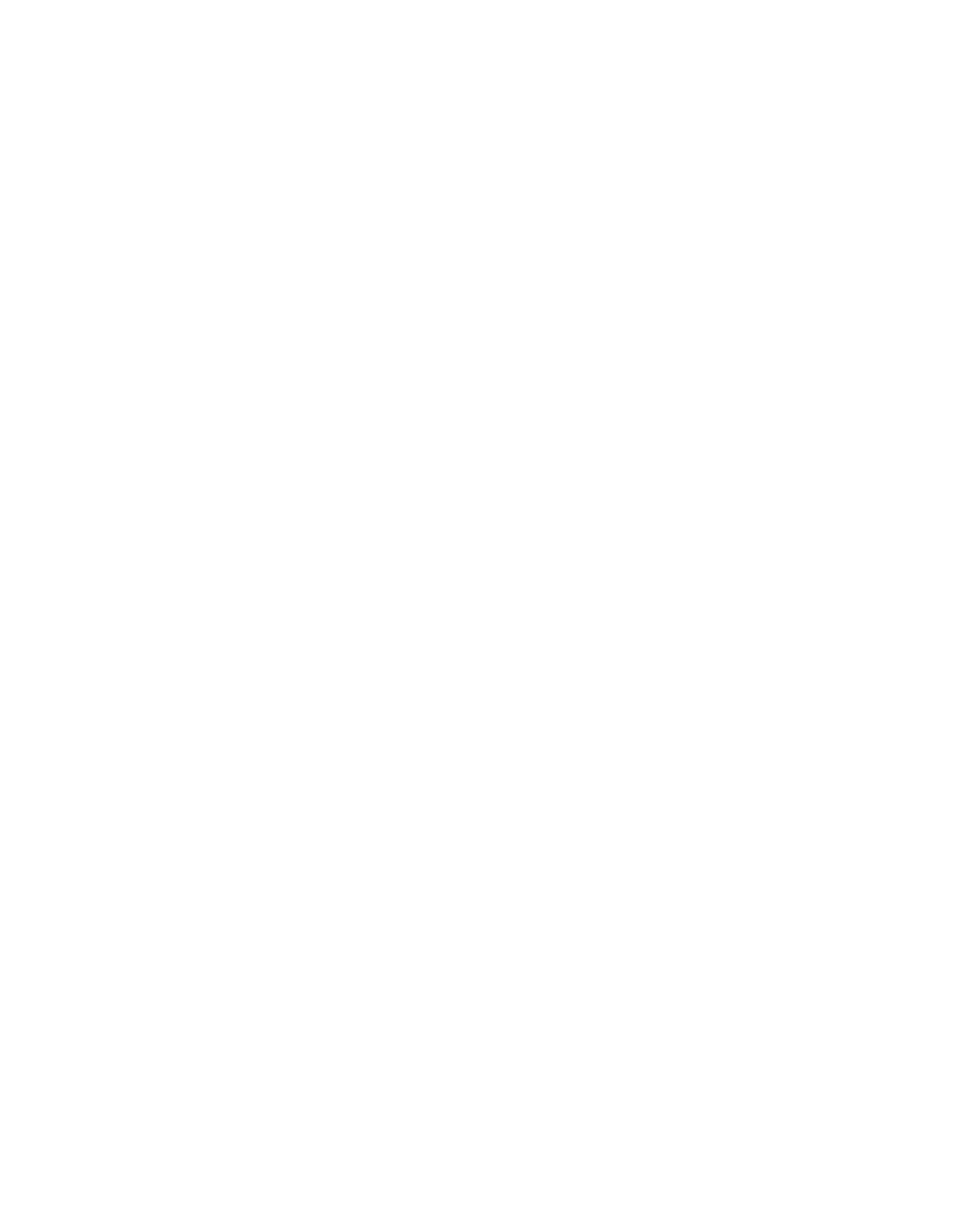## **Qedit for Windows**

### **Introduction**

Qedit for Windows lets you edit local MPE/iX and HP-UX files from a single MS Windows program. It consists of a Windows editing client and either an MPE/iX or HP-UX editing server that work together to edit your host files. To take advantage of Qedit for Windows, you need both the Qedit client and the Qedit server.

Qedit for Windows uses the popular TCP/IP protocol for communicating between the client and the server (this is the same protocol that you use to access the Web). Configuring the Qedit server software requires creating the correct TCP/IP environment for Qedit for Windows.

### **Server Process**

Qedit clients can connect to Qedit/UX only if the Qedit/UX daemon process is running (the Qedit/UX daemon process cannot be started from inetd). This process listens for connections on a registered port number (described below). To allow users to connect to the Qedit/UX daemon process, you must log on as root and issue this command:

qedit -d

The Qedit/UX daemon process should always be running, so it is a good idea to automatically start the daemon as part of the system startup process. On HP-UX 9.0, this is done by adding the following command to the file /etc/rc:

/opt/robelle/bin/qedit -d

#### **HP-UX 10.20/11.0**

On HP-UX 10.20 and up, you do not modify the startup shell script. Instead, you need to create a number of files. The HP-UX documentation states that the following characters cannot be used as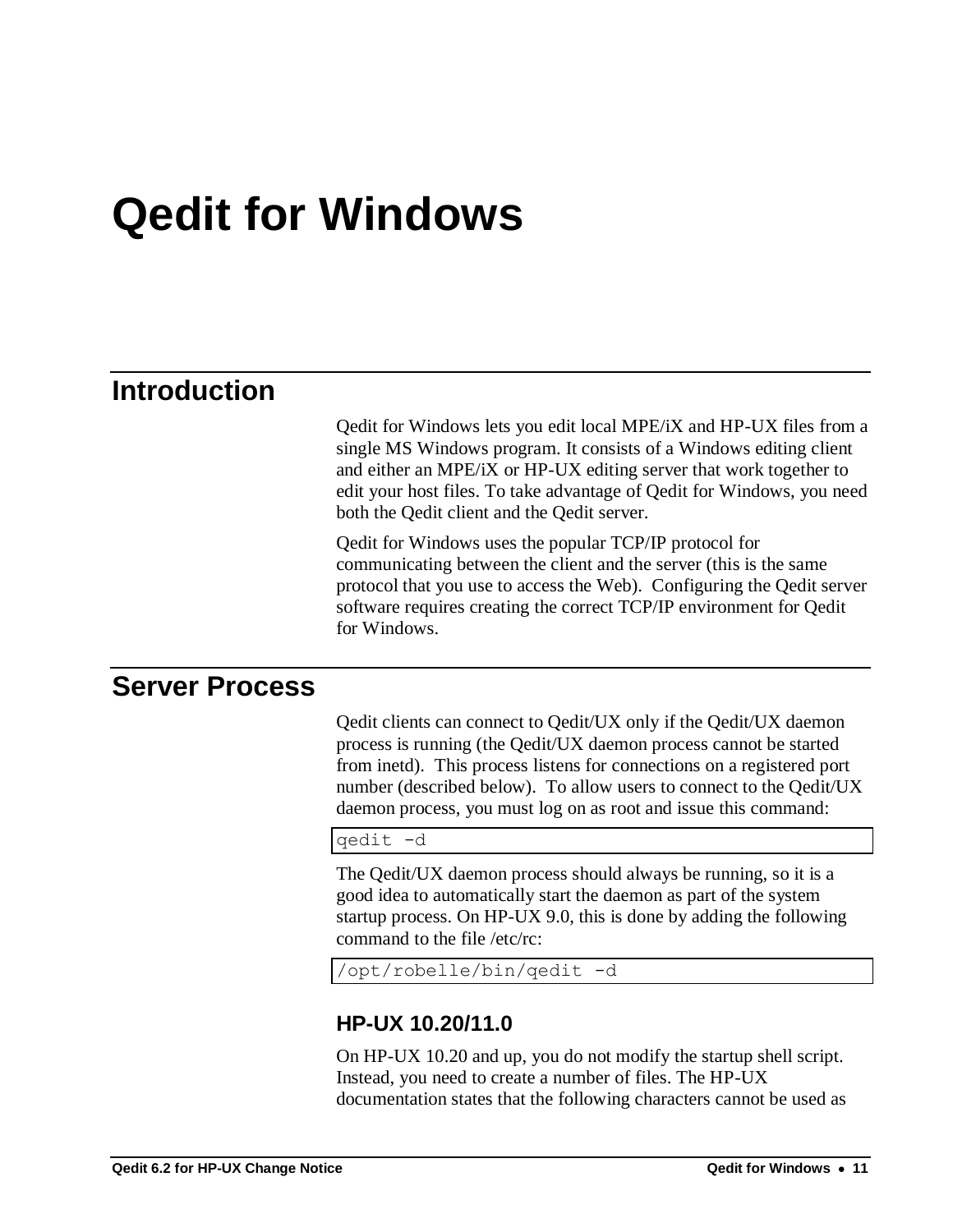part of the file names:  $[\cdot, \cdot]^*$ . Otherwise, you can choose any name for these files, as long as the names are consistent throughout the process. In our example, we use qedit\_server.

You first need to create a control file in /etc/rc.config.d. This file sets a control variable that will be checked by the startup script. If the control variable is set to 1, the server will start; if it is not equal to 1, the server will not start. We will use QEDIT\_SERVER as our variable name. The /etc/rc.config.d/qedit\_server control file will now contain the following:

```
# ****** File: /etc/rc.config.d/qedit server
******
# Qedit for Windows server configuration.
#
# OEDIT SERVER: Set to 1 to start
# Qedit for Windows server
QEDIT_SERVER=1
```
Next, you need a shell script that will actually start the server. You can copy a template of the shell script from /sbin/init.d/template.

```
cd /sbin/init.d
cp template qedit_server
```
Modify the file so that it contains the necessary commands to start the server. You have to change all occurrences of

CONTROL\_VARIABLE to the variable name you used in the control file (i.e., QEDIT\_SERVER).

You also need the execute command for the server program. Insert this command (underlined below) in the section after the 'start') string. The section looks like this: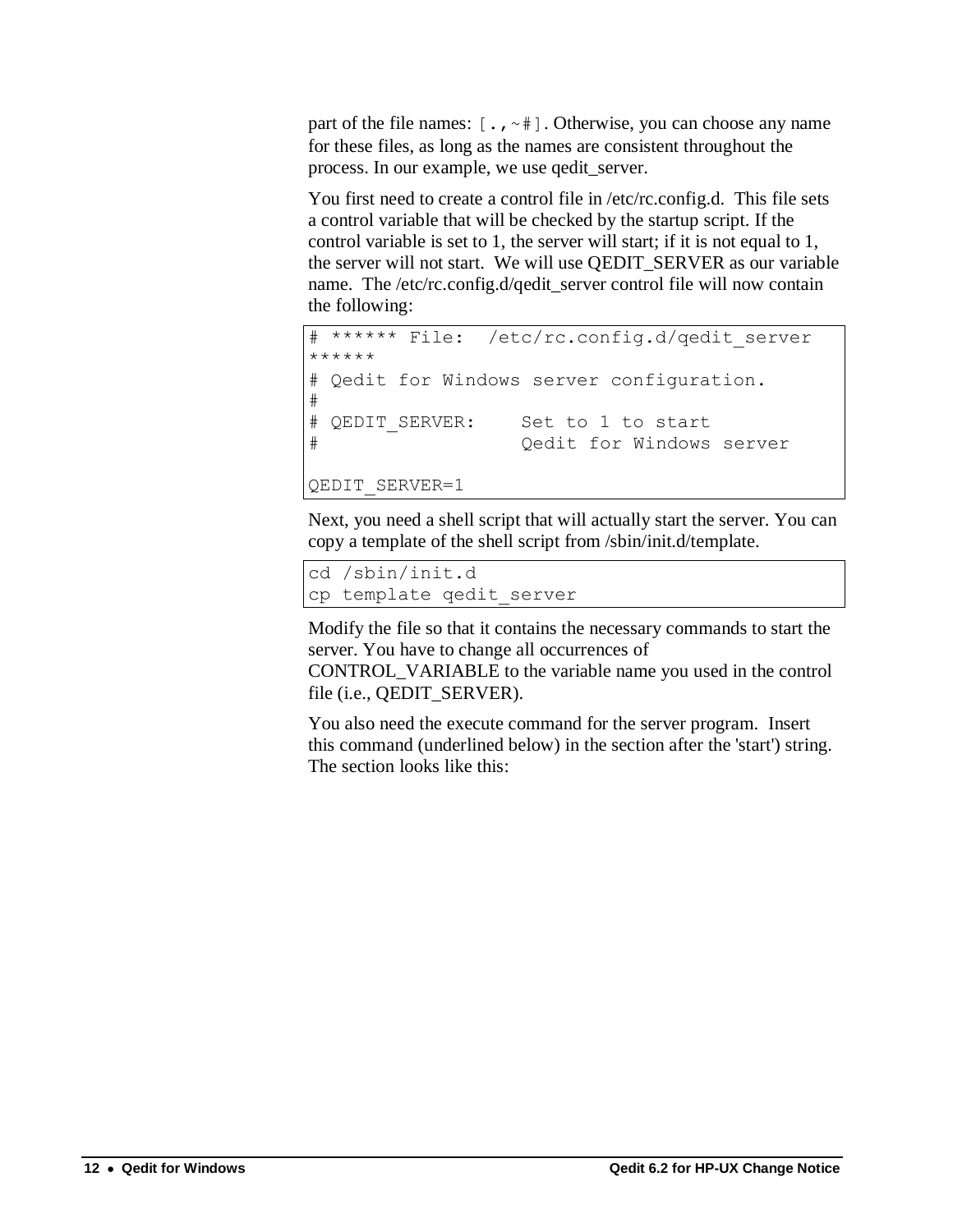```
'start')
       # source the system configuration 
variables
      if [-f /etc/rc.config]; then
                . /etc/rc.config
       else
          echo "ERROR: /etc/rc.config defaults 
file MISSING"
       fi
       # Check to see if this script is allowed 
to run...
      if [ "$QEDIT SERVER" != 1 ]; then
          rval=2
       else
       # Execute the commands to start your 
subsystem
          /opt/robelle/bin/qedit -d
       fi
       ;;
```
Finally, you need a symbolic link to specify when the script in /sbin/init.d will be executed at boot time. Typically, you would start the server as the last step at run level 3. Get a list of all the startup files in /sbin/rc3.d with

ls /sbin/rc3.d/S\*

Link names in this directory follow a set of conventions. The names start with the letter *S* or *K*. S links are startup scripts; K links are shutdown or "kill" scripts. The next three characters in the name represent an execution sequence number. This number must be 3 digits, and its value should be a number greater than the highest value on the ls listing. For example, if the last link is called S100nfs.server, you could use S111qedit\_server. Create the symbolic link with

```
ln -s /sbin/init.d/qedit_server 
/sbin/rc3.d/S111qedit_server
```
For the time being, you do not need a "kill" link.

### **Port Number**

By default, Qedit/UX listens on port number 7395. This port number has been registered with the Internet Naming Authority, so you should not have any conflicts with other HP-UX tools for the same port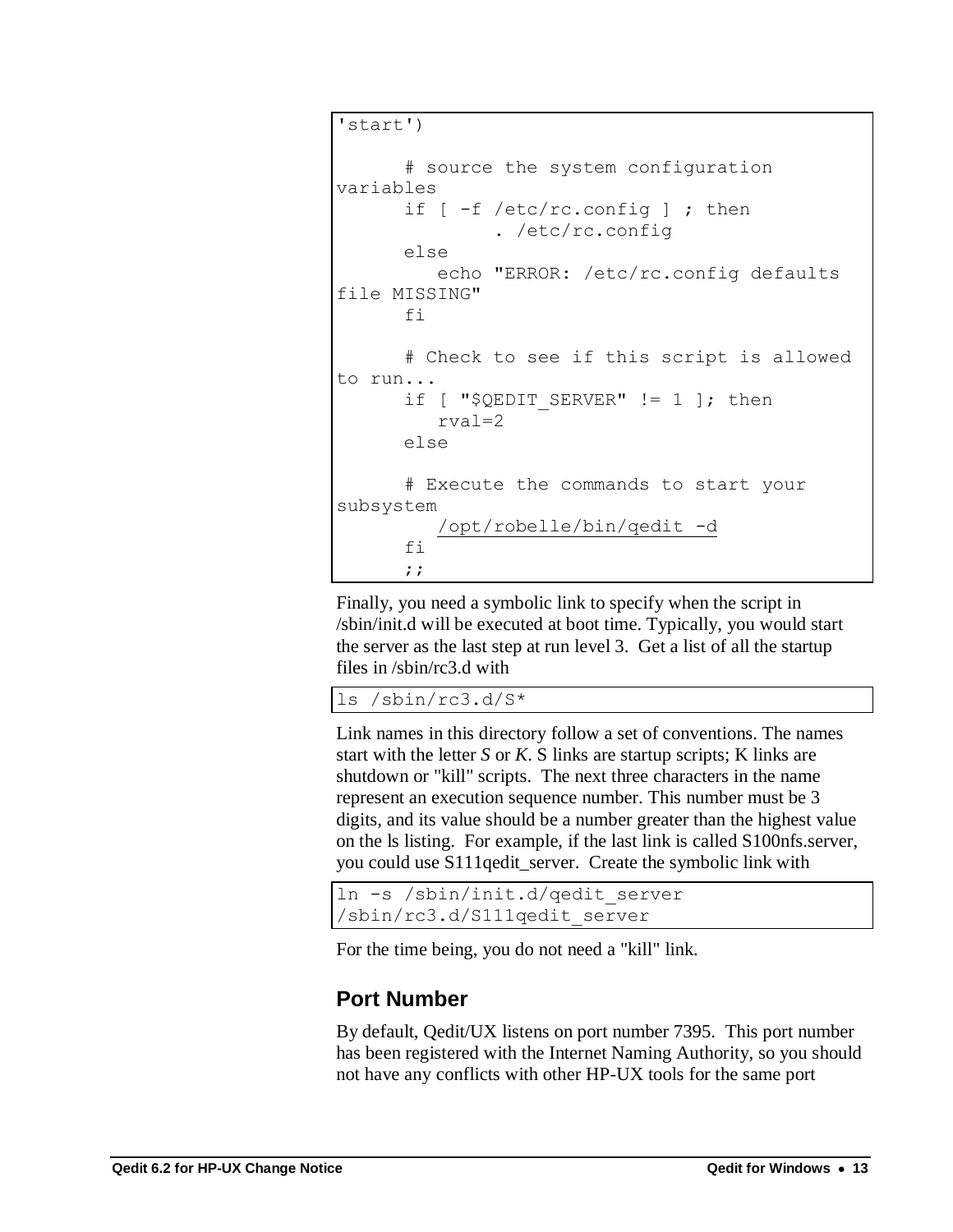number. If there is a conflict, you can start the Qedit server process with a different port number. For example,

qedit -d5678

tells Qedit to listen to port number 5678 instead of the default number (7395). If you change the port number on the Qedit/UX server, you must also change the port number on every Qedit client to the same value (5678 in this example). Client port numbers can be changed in the Server Settings dialog box of the Options menu.

If you want listings from netstat and other networking tools to identify the port number as "qwin" instead of just "7395," you have to change the /etc/services file so that it includes the Qedit port number.

| qwin | 7395/tcp | #Robelle Qedit for Windows |  |  |  |
|------|----------|----------------------------|--|--|--|
|------|----------|----------------------------|--|--|--|